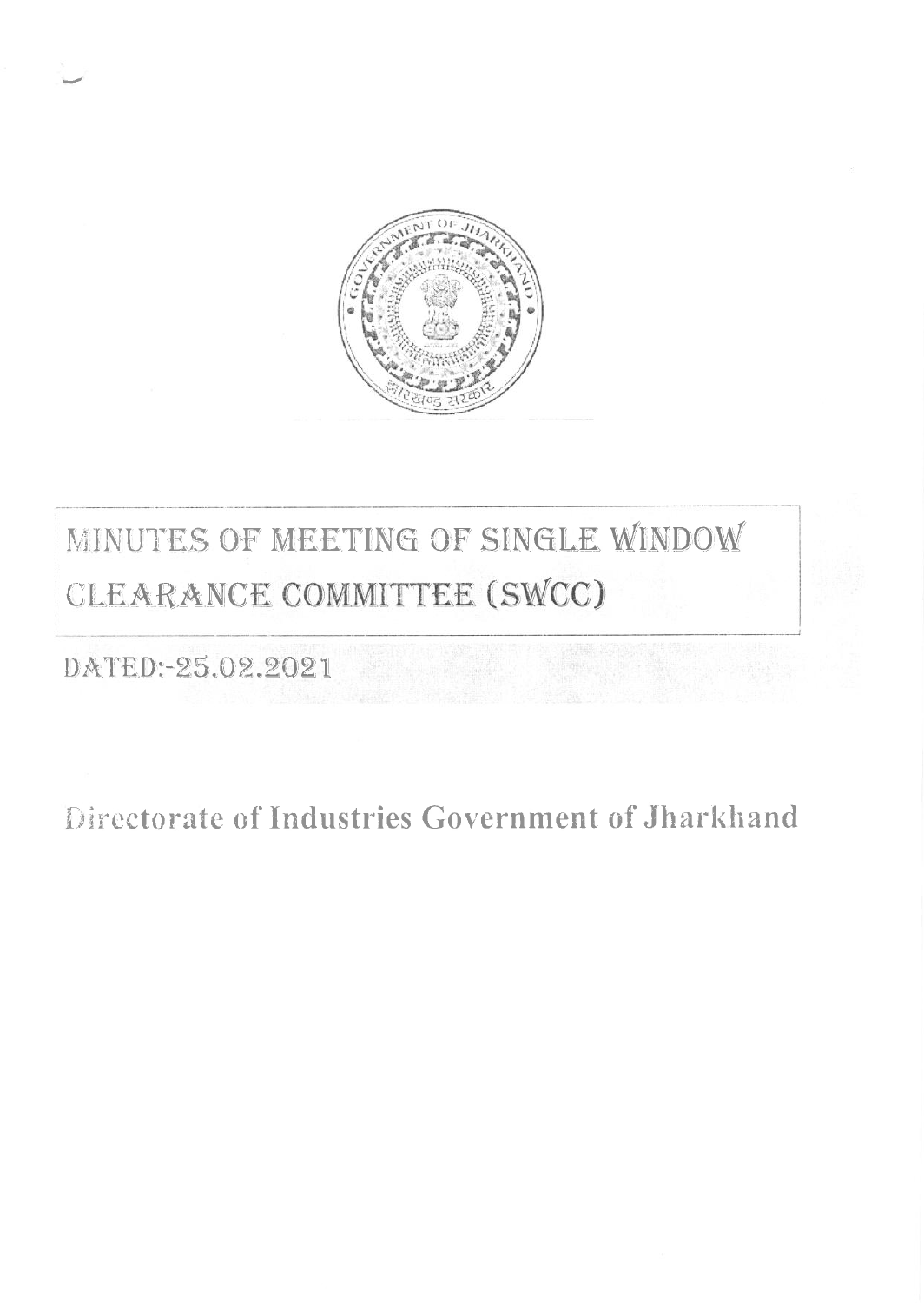दिनाक 25.02.2021 को अपराहन 01.00 बजे सचिव, उद्योग की अध्यक्षता में सिगल <u>विण्डो क्लीयरेंस कमिटी (Single Window Clearance Committee) बैठक की कार्यवाही :-</u>

उपरिथति- संलग्न।

सचिव, उद्योग द्वारा समिति के उपस्थित सदस्यों का स्वागत करते हुए निदेशक, उद्योग को बैठक की कार्रवाई प्रारंभ करने का निदेश दिया गया। निदेशक, उद्योग द्वारा समिति के सदस्यों को बैठक की कार्यावली के संबंध में विस्तार से अवगत कराते हुए प्रस्तुतीकरण दिया गया। इस बैठक में विचार किए गए आवेदनों की विवरणी निम्नवत हैं:-

- (A) झारखण्ड टेक्सटाइल, ऐपरेल एवं फूटवियर नीति-2016 के तहत अनुदान हेतु 05 आवेदन पर विचार किया गया।
- (B) झारखण्ड फीड/फूड प्रोसेसिंग नीति-2015 के तहत अनुदान हेतु 07 आवेदन पर विचार किया गया।
- (C) झारखण्ड औद्योगिक एवं निवेश प्रोत्साहन नीति–2016 के तहत अनुदान हेतु 08 आवेदन एवं अन्य विषय संबंधी 11 प्रस्ताव पर विचार किया गया।
- (D) झारखण्ड औद्योगिक नीति-2012 के तहत अनुदान हेतु 02 आवेदन पर विचार किया गया।

बैठक में विचार किए गए आवेदनों से संबंधित विस्तृत कार्यवाही निम्नवत हैं :-

 $2$  | Page

 $\mathcal{W}_{\mathscr{P}}$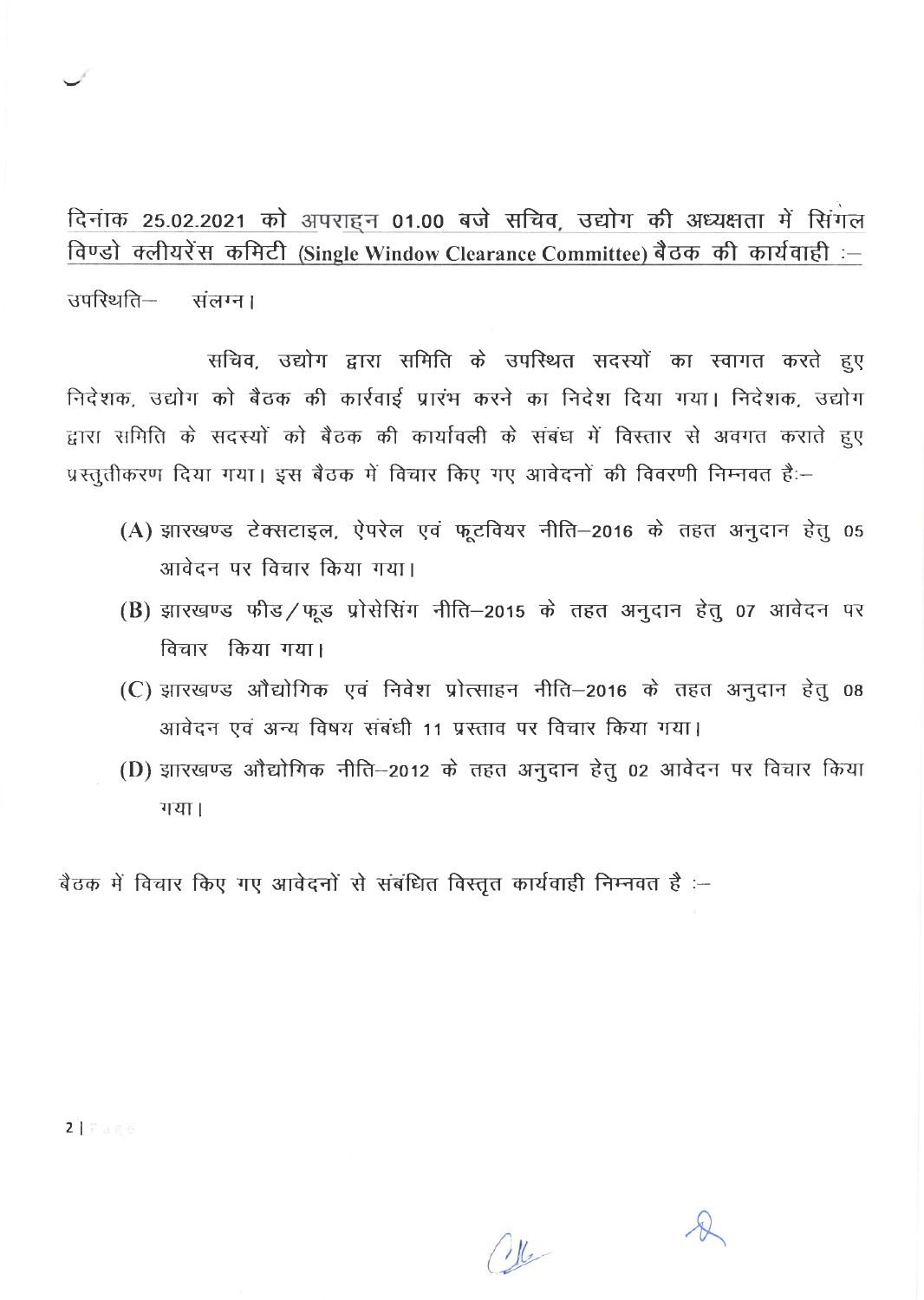## Jharkhand Textile, Apparel & Footwear Policy -2016 L 1. M/s Kishor Exports-Unit-I

#### **Company Background:**

M/s. Kishor Exports is a registered partnership firm and they are into manufacturing & exporting of readymade garments. Started first unit at Silk Park, Irba with built up area of 6200 sq. ft. Production started from 14.06.2018. The Unit has 121 machines capable of producing around 1200 garments daily.

Project Cost: Total Project Cost as per DPR is approximately INR 100.40 Lacs and actual expenditure incurred as on 31<sup>st</sup>October, 2018 was INR 58.55 Lacs as per the CA certificate. Subsequently expenditure incurred as on 02.08.2019 is Rs.79.16 Lacs.

| <b>Building</b>                                   | Ni.   |
|---------------------------------------------------|-------|
| Plant & Machinery                                 | 53.49 |
| Tools, jigs, fixtures, dies, electrification etc. | Nï    |
| Pre-operative expenses                            | Ni    |
| Other investments                                 | 25.67 |
|                                                   |       |

Current Stage of Unit: Project has been completed as per Detailed Project Report. Plant & Machinery are installed. The unit is running successfully and commercially as on date. Unit has gone into commercial production on 14.11.2018.

### Month wise Sales/Production, Tax paid Report:

|            | No. of           | Total      | Total.       | Elec. Charg |     |
|------------|------------------|------------|--------------|-------------|-----|
|            | <b>Employees</b> | Production | Sales        | (18R)       |     |
|            |                  |            | <b>AUTHE</b> |             |     |
| Nov-2018   | 184              | 17025      | 5353         |             | Nil |
| Dec-2018   | 224              | 15440      | 12330        | 132642      | Nil |
| Jan-2019   | 252              | 19378      | 35378        |             | Nil |
| Feb-2019   | 268              | 23001      | 30168        | 60856       | Nil |
| Mar-2019   | 271              | 17080      | 42711        | 46760       | Nil |
| April-2019 | 293              | 17999      | <b>Nil</b>   | Nil         | Nil |
| $May-2019$ | 305              | 24523      | 32247        | Nil         | Nil |
| June-2019  | 402              | 31395      | 18193        | 51219       | Nil |
| July-2019  | 431              | 18245      | 18563        |             | Nil |
| Aug-2019   | 462              | 22184      | 11924        |             | Nil |
| Sept-2019  | 442              | 22882      | 15108        | 233696      | Nil |
| Oct-2019   | 476              | 9765       | 11074        |             | Nil |
| Nov-2019   | 461              | 26125      | 11962        | 213318      | Nil |
| Dec-2019   | 455              | 19135      | 5146         | 73684       | Nil |
| Jan-2020   | 520              | 21011      | 23553        | 114870      | Nil |
| Feb-2020   | 486              | 37011      | 27293        | 108232      | Nil |
| March-2020 | 412              | 15758      | 14742        |             | Nil |
| April-2020 | 388              |            |              |             | Nil |
| May-2020   | 281              | 8314       | 3856         |             | Nil |

 $3$  |  $3$  and  $3$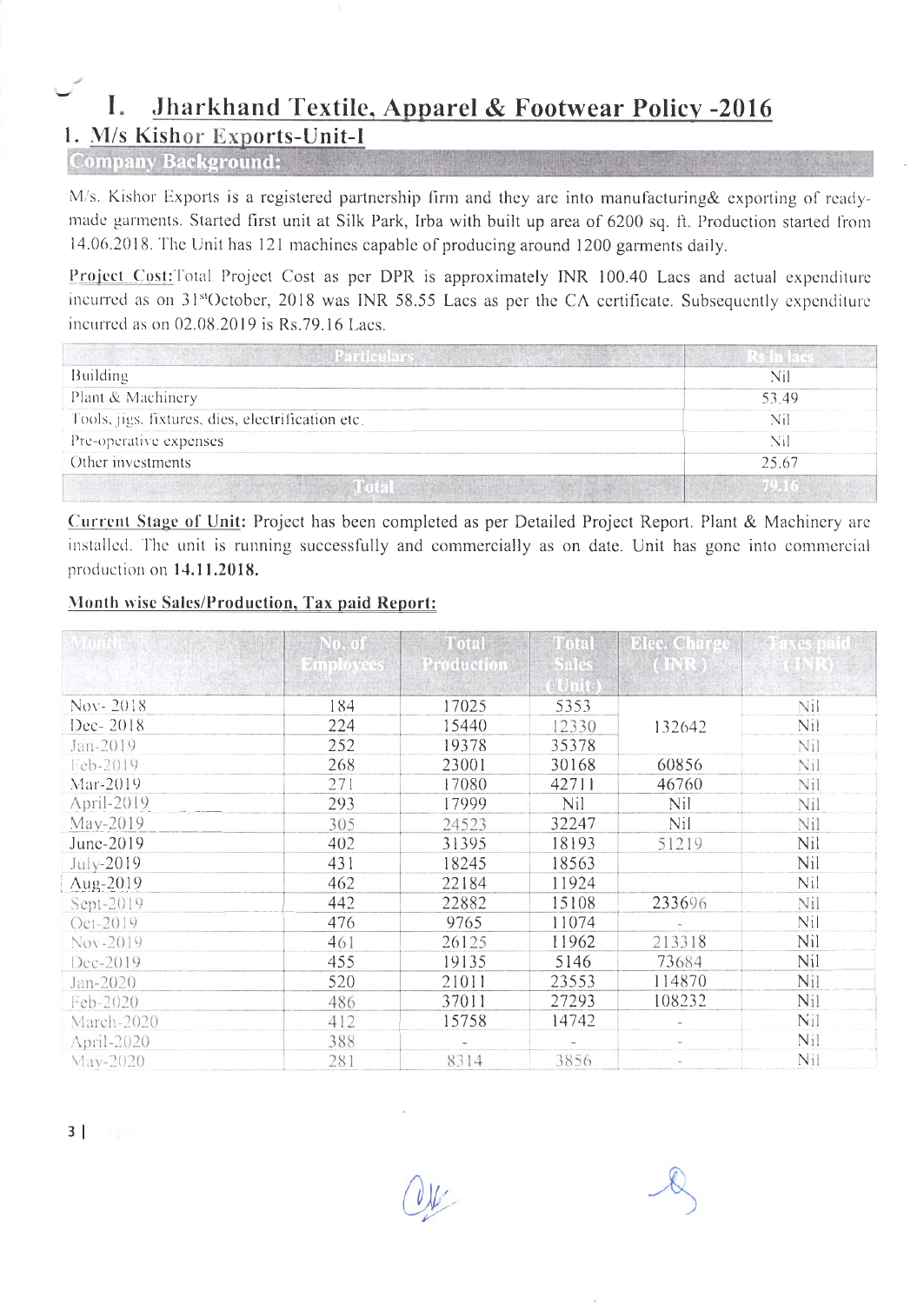|                              | 20AASFK8610N1ZZ (KISHOR EXPORTS)                                                                                                                                                                           |                   |                |                 |      | Amount Fig In Lakh.                                                |                                   |  |  |  |  |
|------------------------------|------------------------------------------------------------------------------------------------------------------------------------------------------------------------------------------------------------|-------------------|----------------|-----------------|------|--------------------------------------------------------------------|-----------------------------------|--|--|--|--|
|                              | Sales (Local)                                                                                                                                                                                              |                   |                |                 |      |                                                                    |                                   |  |  |  |  |
| <b>Jun-18 To</b><br>$Sep-19$ | <b>Total Taxable Value (Outward</b><br>taxable supplies (other than<br>zero rated nil rated and<br>exempted + Outward taxable<br>supplies (zero rated) + Inward<br>supplies (liable to reverse<br>charge)) | Integrated<br>Tax | Central<br>Tax | State/UT<br>Tax | Cess | <b>Total Tax</b><br>payable<br>without<br><b>ITC</b><br>adjustment | Tax Paid in<br>Cash (GST<br>Paid) |  |  |  |  |
| <b>Jun-18</b>                | 2.13                                                                                                                                                                                                       | 0.11              | 0.00           | 0.00            | 0.00 | 0.11                                                               | 0.00                              |  |  |  |  |
| $Jul-18$                     | 0.05                                                                                                                                                                                                       | 0.24              | 0.00           | 0.00            | 0.00 | 0.24                                                               | 0.00                              |  |  |  |  |
| Aug-18                       | 41.98                                                                                                                                                                                                      | 2.23              | 0.00           | 0.00            | 0.00 | 2.23                                                               | 0.00                              |  |  |  |  |
| $Sep-18$                     | 0.34                                                                                                                                                                                                       | 0.00              | 0.01           | 0.01            | 0.00 | 0.02                                                               | 0.02                              |  |  |  |  |
| Oct-18                       | 66.53                                                                                                                                                                                                      | 5.97              | 0.03           | 0.03            | 0.00 | 6.04                                                               | 0.07                              |  |  |  |  |
| <b>Nov-18</b>                | 0.04                                                                                                                                                                                                       | 0.00              | 0.00           | 0.00            | 0.00 | 0.00                                                               | 0.00                              |  |  |  |  |
| <b>Dec-18</b>                | 61.97                                                                                                                                                                                                      | 2.30              | 0.01           | 0.01            | 0.00 | 2.32                                                               | 0.02                              |  |  |  |  |
| Jan-19                       | 40.87                                                                                                                                                                                                      | 2.19              | 0.01           | 0.01            | 0.00 | 2.21                                                               | 0.01                              |  |  |  |  |
| Feb-19                       | 25.78                                                                                                                                                                                                      | 0.00              | 0.00           | 0.00            | 0.00 | 0.00                                                               | 0.00                              |  |  |  |  |
| $Mar-19$                     | 63.59                                                                                                                                                                                                      | 1.44              | 0.02           | 0.02            | 0.00 | 1.48                                                               | 0.03                              |  |  |  |  |
| Apr-19                       | 0.25                                                                                                                                                                                                       | 0.00              | 0.01           | 0.01            | 0.00 | 0.01                                                               | 0.01                              |  |  |  |  |
| May-19                       | 102.43                                                                                                                                                                                                     | 5.26              | 0.01           | 0.01            | 0.00 | 5.28                                                               | 0.01                              |  |  |  |  |
| <b>Jun-19</b>                | 40.79                                                                                                                                                                                                      | 3.04              | 0.07           | 0.07            | 0.00 | 3.18                                                               | 0.09                              |  |  |  |  |
| Jul-19                       | 47.96                                                                                                                                                                                                      | 2.31              | 0.05           | 0.05            | 0.00 | 2.40                                                               | 0.09                              |  |  |  |  |
| Aug-19                       | 31.58                                                                                                                                                                                                      | 1.63              | 0.03           | 0.03            | 0.00 | 1.69                                                               | 0.06                              |  |  |  |  |
| Total                        | 526.29                                                                                                                                                                                                     | 26.72             | 0.23           | 0.23            | 0.00 | 27.19                                                              | 0.41                              |  |  |  |  |

| 20AASFK8610N1ZZ (KISHOR EXPORTS) |                             |                            |                            |                   |  |  |  |  |  |  |
|----------------------------------|-----------------------------|----------------------------|----------------------------|-------------------|--|--|--|--|--|--|
|                                  | <b>Sales Export Details</b> |                            |                            |                   |  |  |  |  |  |  |
| Jun-18 To Sep-19                 | No. of Records(Invoices)    | <b>Total Invoice Value</b> | <b>Total Taxable Value</b> | Integrated<br>Tax |  |  |  |  |  |  |
| $Jul-18$                         |                             | 5.00                       | 5.00                       | 0.24              |  |  |  |  |  |  |
| $Aug-18$                         | 4                           | 44.26                      | 41.98                      | 2.23              |  |  |  |  |  |  |
| $Sep-18$                         |                             | 0.00                       | 0.00                       | 0.00              |  |  |  |  |  |  |
| $Oct-18$                         |                             | 56.51                      | 56.51                      | 5.27              |  |  |  |  |  |  |
| $Nov-18$                         | $\mathcal{P}$               | 21.84                      | 21.84                      | 0.00              |  |  |  |  |  |  |
| Dec-18                           | 6                           | 27.57                      | 25.78                      | 0.00              |  |  |  |  |  |  |
| $Jan-19$                         |                             | 38.29                      | 38.29                      | 0.13              |  |  |  |  |  |  |
| $Feb-19$                         |                             | 42.52                      | 39.45                      | 2.13              |  |  |  |  |  |  |
| Mar-19                           | 4                           | 12.93                      | 12.53                      | 0.65              |  |  |  |  |  |  |
| Total                            | 23                          | 248.93                     | 241.38                     | 10.64             |  |  |  |  |  |  |

Oy.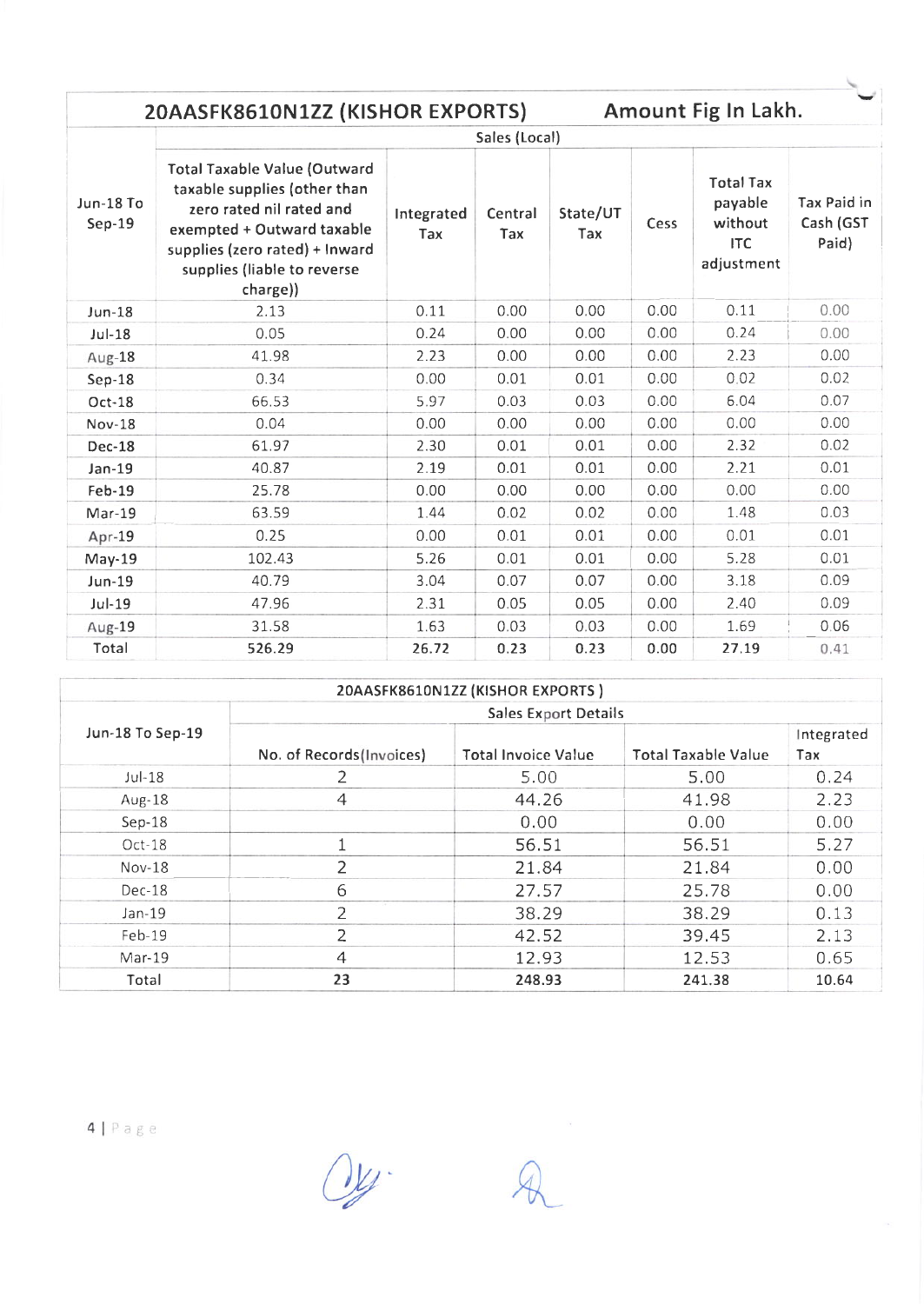# Application&Check List for Employment Generation & EPF & ESI Subsidy:

| Particulars                                                                                                                                                                                                                                                                                                                          | (Yes/No)   | <b>Remarks</b> |
|--------------------------------------------------------------------------------------------------------------------------------------------------------------------------------------------------------------------------------------------------------------------------------------------------------------------------------------|------------|----------------|
| Form I - CAF (Combined Application Form)                                                                                                                                                                                                                                                                                             | <b>Yes</b> |                |
| Form $-1 \text{ A}$ Common Application form for Incentive along with Appendix $-1$                                                                                                                                                                                                                                                   | Yes        |                |
| Form – XXIX: - Application for Grant of Reimbursement of Employment<br>Generation Subsidy along with Declaration. Appendix - XXXVICA Certificate on<br>List of Employees and Salary paid /Audit Report of Company for Claimed Year                                                                                                   | <b>Yes</b> |                |
| Form – XXVI: - Application for Grant of Reimbursement of Employee Provident<br>Fund paid along with Declaration Appendix - XXXIIIProvident Fund Payment<br>Challan for the Month from Mar-20 to May-20.<br>Copy of PF submission duly self-certified by the Company Secretary/Audit Report<br>of Company for Claimed Year            | Yes        |                |
| Form – XXVII: - Application for Grant of Reimbursement of Employees' State<br>Insurance (ESI) paid along with Declaration<br>Appendix - XXXIVEmployees' State Insurance (ESI) Payment Challan for the<br>Month from Mar-20 to May-20<br>Copy of ESI submission duly self-certified by CA/Audit Report of Company for<br>Claimed Year | Yes        |                |
| Consent to Established from Jharkhand State Pollution Control Board                                                                                                                                                                                                                                                                  | Yes        |                |
| Consent to Operative from Jharkhand State Pollution Control Board                                                                                                                                                                                                                                                                    | <b>Yes</b> |                |
| DPR approved by Bank                                                                                                                                                                                                                                                                                                                 | Yes        |                |
| Factory License No: FCA1736400616301                                                                                                                                                                                                                                                                                                 | <b>Yes</b> |                |
| Power Connection from Electricity Supply Circle, Memo no.64 dated 18/01/2018                                                                                                                                                                                                                                                         | Yes        |                |
| Employee Provident Fund Registration Establishment ID: JHRAN1678695000                                                                                                                                                                                                                                                               | Yes        |                |
| Employee State Insurance from Regional Office, Employees' State Insurance                                                                                                                                                                                                                                                            | <b>Yes</b> |                |
| Self-Certified No Due Certificate for Electricity, commercial Tax, Water                                                                                                                                                                                                                                                             | <b>Yes</b> |                |
| Date of Commercial Production-DoP                                                                                                                                                                                                                                                                                                    | Yes        |                |
| Format - 1.1: - Board Resolution dated 24.11.2018                                                                                                                                                                                                                                                                                    | Yes        |                |
| Format - 1.2: - Power of Attorney dated 24.11.2018                                                                                                                                                                                                                                                                                   | <b>Yes</b> |                |
| Format $-1.4$ : - Statement of production, sales and taxes paid by the unit during the<br>period from March-20 to May-20 duly certified by Chartered Accountant.                                                                                                                                                                     | <b>Yes</b> |                |
| Format-1.6: - Format for Affidavit                                                                                                                                                                                                                                                                                                   | Yes        |                |
| Format - 1.7(a): - Certificate From Chartered Accountant In Respect Of Proof of<br>Expenditure/ Fixed Capital by the Applicant                                                                                                                                                                                                       | Yes        |                |
| Format – 1.10: - Format for Detail Project Report (DPR)                                                                                                                                                                                                                                                                              | Yes        |                |
| Self-Declaration Digitally Signed                                                                                                                                                                                                                                                                                                    | <b>Yes</b> |                |
| Audited Balance Sheet FY 2019-20 & Estimated Balanace Sheet as on 31 <sup>st</sup> May-20                                                                                                                                                                                                                                            | Yes.       |                |
| Self-Declaration for No due certificate towards electricity, commercial tax, water                                                                                                                                                                                                                                                   | <b>Yes</b> |                |
| EPF Challan and ESI Challan has been duly certified by Chartered Accountant and                                                                                                                                                                                                                                                      | <b>Yes</b> |                |
| Biometric/Manual Attendance Sheet duly signed by Authorized Person                                                                                                                                                                                                                                                                   | <b>Yes</b> |                |
| Caste/residential certificate by the competent authority not below the rank of SDO                                                                                                                                                                                                                                                   | <b>Yes</b> |                |
| CA Certificate on List of Employees and Salary paid                                                                                                                                                                                                                                                                                  | Yes        |                |

 $\mathsf{S} \parallel \mathbb{P} \parallel \mathbb{R} \parallel \mathbb{P}$ 

 $\label{eq:R1} \frac{\partial \chi}{\partial \lambda} \left( \frac{\mathbf{g}}{\mathbf{g}} + \mathbf{g} \right)_{\mathcal{D}} \qquad \qquad \text{where} \qquad \frac{\partial \chi}{\partial \lambda}$